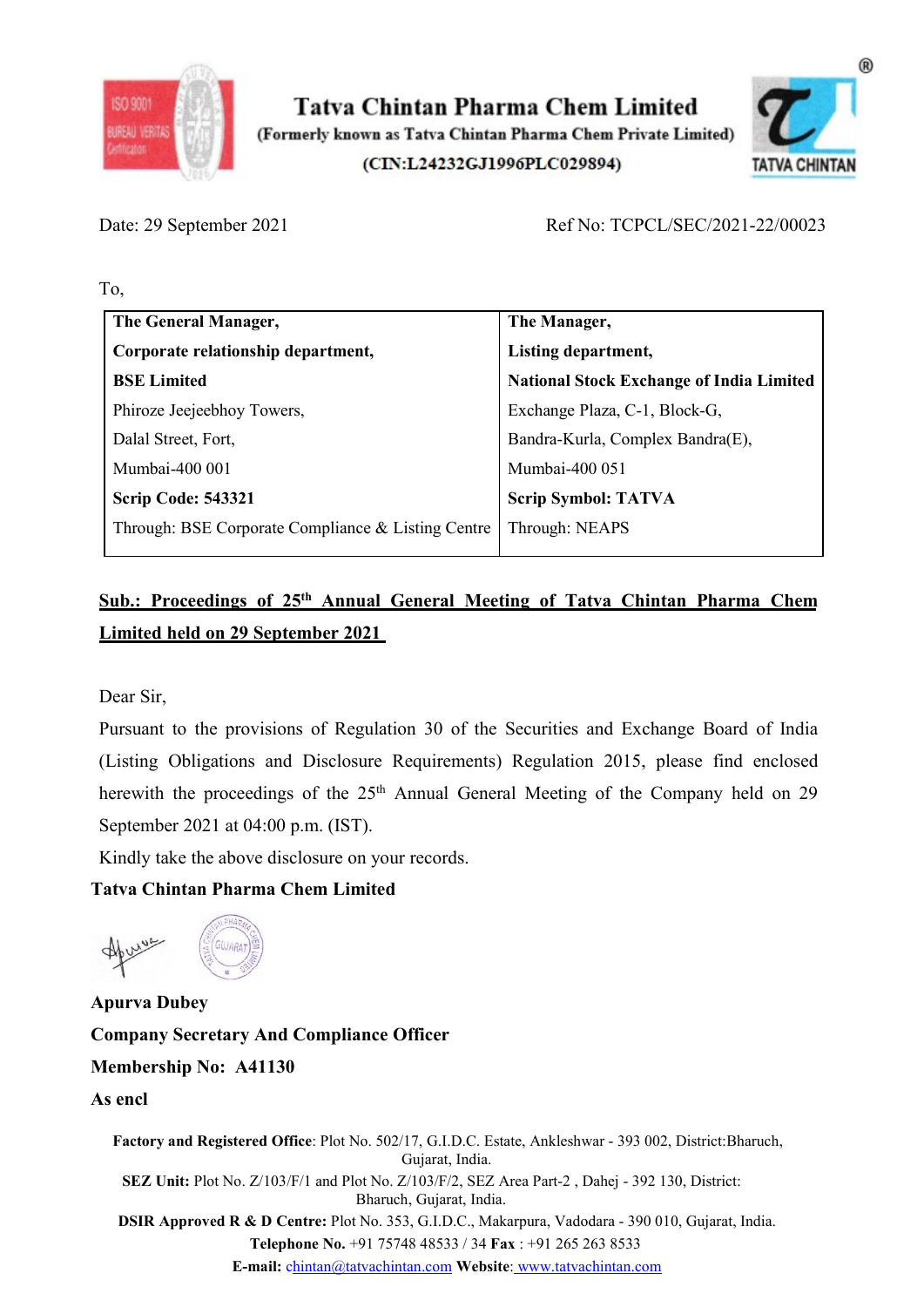



**PROSUMERTS (Formerly known as Tatva Chintan Pharma Chem Limited (CIN:L24232GJ1996PLCO29894)**<br>Proceedings of the 25<sup>th</sup> Annual General Meeting of Tatva Chintan Pharma Chem Limited<br>The 25th Annual General Meeting ("AGM") of Tatva Chintan Pharma Chem Limited<br>
(Formerly known as Tatva Chintan Pharma Chem Private Limited)<br>
(CIN:L24232GJ1996PLC029894)<br>
Proceedings of the 25<sup>th</sup> Annual General Meeting of Tatva Chintan Pharma Chem Limited<br>
The 25th Tatva Chintan Pharma Chem Limited<br>
(Comerly known as Tatva Chintan Pharma Chem Private Limited<br>
(CIN:L24232GJ1996PLC029894)<br>
TATVA CHINTAN<br>
Proceedings of the 25<sup>th</sup> Annual General Meeting of Tatva Chintan Pharma Chem Limi Tatva Chintan Pharma Chem Limited<br>
(CIN:L24232GJ1996PLC029894)<br>
(CIN:L24232GJ1996PLC029894)<br>
(CIN:L24232GJ1996PLC029894)<br>
Proceedings of the 25<sup>th</sup> Annual General Meeting of Tatva Chintan Pharma Chem Limited<br>
The 25th Annu COMPRESSIGNT TREAT CHINE ARE COMPRESSIONS (CIRCLENDIGED PRESSIONS)<br>
(CIRCLEND ARE PART OF PART ACTION PART ARE PART ACTION OF THE SCHOOL CONSULTING CHINE PROCEEDING THE SCHOOL CONSULTING CHINE CONTAIN THE COMPARY") was hel 1920 (Formerly known as Tatva Chintan Pharma Chem Limited<br>
(CIN:L24232GJ1996PLC029894)<br>
(CIN:L24232GJ1996PLC029894)<br>
(CIN:L24232GJ1996PLC029894)<br>
TATVA CHINTAN<br>
Proceedings of the 25<sup>th</sup> Annual General Meeting of Tatva Chi **20201 Example 12th Constant Chains are Chain and SEBI Circular No. SEBI/HO/CFD/CMD2021/11 dated 15th January, 2021 and SEBI Circular No. SEBI/HO/CFD/CMD1/CIR/P/2021/11 dated 15th January, 2021 and SEBI Circular No. SEBI** Tatva Chintan Pharma Chem Limited<br>
(Formerly known as Tatva Chintan Pharma Chem Private Limited)<br>
(CIN:L24232GJ1996PLC029894)<br>
TATVA CHINTAN<br>
Proceedings of the 25<sup>th</sup> Annual General Meeting ("AGM") of Tatva Chintan Pharma **assumed as Franch Companying Companies Activities (Formerly known as Tatva Chintan Pharma Chem Private Limited (CDN:124232GJ1996PLC029894) TATVA CHINTAN Proceedings of the 25<sup>th</sup> Annual General Meeting of Tatva Chintan P** (Formerly known as 1 atva Chintan Pharma Chem Private Limited)<br>
(CIN:L24232GJ1996PLC029894) TATVA CHINTAN<br>
Proceedings of the 25<sup>th</sup> Annual General Meeting of Tatva Chintan Pharma Chem Limited<br>
The 25th Annual General Meet Troceedings of the 25<sup>th</sup> Annual General Meeting of Tatva Chintan Pharma Chem Limited<br>
The 25th Annual General Meeting ("AGM") of Tatva Chintan Pharma Chem Limited ("the<br>
Company") was held on Wednesday, 29 September, 2021 1. Chintan Nitinkumar Shah Chairman & Managing Director 2. Shekhar Rasiklal Somani Maria Charletting The Chinan Pharma Chem Limited ("the mapany") was held on Wednesday, 29 September, 2021 at 4:00 P.M (IST) through Video<br>
inference ("VC")'Other Audio Visual Means ("OAVM"). The e 25th Annual General Meeting ("AGM") of Tatva Chintan Pharma Chem Limited ("the<br>myany") was held on Wednesday, 29 September, 2021 at 4:00 P.M (IST) through Video<br>inference ("VC")/Other Audio Visual Means ("OAVM"). The mee

|  |  |  |  | The following Directors and KMP were present at the meeting: |
|--|--|--|--|--------------------------------------------------------------|
|  |  |  |  |                                                              |

|         |                                                  |                            | Company") was held on Wednesday, 29 September, 2021 at 4:00 P.M (IST) through Video           |  |
|---------|--------------------------------------------------|----------------------------|-----------------------------------------------------------------------------------------------|--|
|         |                                                  |                            | Conference ("VC")/Other Audio Visual Means ("OAVM"). The meeting was held in                  |  |
|         |                                                  |                            | compliance with the MCA Circular No. 20/2020 dated 5th May, 2020 read with Circular Nos.      |  |
|         |                                                  |                            | 14/2020 dated 8th April, 2020, 17/2020 dated 13th April, 2020 and 02/2021 dated 13th January, |  |
|         |                                                  |                            | 2021 and SEBI Circular No. SEBI/HO/CFD/CMD1/CIR/P/2020/79 dated 12th May, 2020 and            |  |
|         |                                                  |                            | Circular No. SEBI/HO/CFD/CMD2/CIR/P/2021/11 dated 15th January, 2021 in this regard and       |  |
|         |                                                  |                            | as per the applicable provisions of the Companies Act, 2013 and the Rules made thereunder.    |  |
|         |                                                  |                            | The following Directors and KMP were present at the meeting:                                  |  |
| Sr. no. |                                                  | <b>Name</b>                | <b>Designation</b>                                                                            |  |
| 1.      | Chintan Nitinkumar Shah                          |                            | Chairman & Managing Director                                                                  |  |
| 2.      | Shekhar Rasiklal Somani                          |                            | <b>Whole-time Director</b>                                                                    |  |
| 3.      |                                                  | Ajaykumar Mansukhlal Patel | <b>Whole-time Director</b>                                                                    |  |
| 4.      | Subhash Ambubhai Patel                           |                            | <b>Independent Director</b>                                                                   |  |
| 5.      | Manher Chimanlal Desai                           |                            | <b>Independent Director</b>                                                                   |  |
| 6.      | Avani Rajesh Umatt                               |                            | <b>Independent Director</b>                                                                   |  |
| 7.      | Apurva Dubey                                     |                            | Company Secretary and Compliance officer                                                      |  |
|         |                                                  |                            |                                                                                               |  |
|         | Other invitees and representatives in attendance |                            |                                                                                               |  |
| Sr.     | <b>Name</b>                                      |                            | <b>Designation</b>                                                                            |  |
| no.     |                                                  |                            |                                                                                               |  |
| 8.      | Dinesh                                           |                            | General Manager-Accounts and Finance                                                          |  |
|         | Sodani                                           |                            |                                                                                               |  |
| 9.      | Niraj Trivedi                                    |                            | Secretarial Auditor and Representative of TNT & Associates                                    |  |
|         |                                                  | (Scrutinizer)              |                                                                                               |  |

| 3.<br><b>Whole-time Director</b><br>Ajaykumar Mansukhlal Patel<br>Subhash Ambubhai Patel<br><b>Independent Director</b><br>4.<br>Manher Chimanlal Desai<br>5.<br><b>Independent Director</b><br>Avani Rajesh Umatt<br><b>Independent Director</b><br>6.<br>Company Secretary and Compliance officer<br>7.<br>Apurva Dubey<br><b>Name</b><br><b>Designation</b><br>Sr.<br>no.<br>8.<br>Dinesh<br>General Manager-Accounts and Finance<br>Sodani<br>9.<br>Niraj Trivedi<br>Secretarial Auditor and Representative of TNT & Associates<br>(Scrutinizer)<br>Shirish Shah<br>10.<br>Representative of Statutory Auditor<br>Factory and Registered Office: Plot No. 502/17, G.I.D.C. Estate, Ankleshwar - 393 002, District: Bharuch,<br>Gujarat, India.<br>SEZ Unit: Plot No. Z/103/F/1 and Plot No. Z/103/F/2, SEZ Area Part-2, Dahej - 392 130, District:<br>Bharuch, Gujarat, India.<br>DSIR Approved R & D Centre: Plot No. 353, G.I.D.C., Makarpura, Vadodara - 390 010, Gujarat, India.<br>Telephone No. +91 75748 48533 / 34 Fax : +91 265 263 8533<br>E-mail: chintan@tatvachintan.com Website: www.tatvachintan.com | Other invitees and representatives in attendance | 2. | Shekhar Rasiklal Somani | <b>Whole-time Director</b> |  |
|-------------------------------------------------------------------------------------------------------------------------------------------------------------------------------------------------------------------------------------------------------------------------------------------------------------------------------------------------------------------------------------------------------------------------------------------------------------------------------------------------------------------------------------------------------------------------------------------------------------------------------------------------------------------------------------------------------------------------------------------------------------------------------------------------------------------------------------------------------------------------------------------------------------------------------------------------------------------------------------------------------------------------------------------------------------------------------------------------------------------------|--------------------------------------------------|----|-------------------------|----------------------------|--|
|                                                                                                                                                                                                                                                                                                                                                                                                                                                                                                                                                                                                                                                                                                                                                                                                                                                                                                                                                                                                                                                                                                                         |                                                  |    |                         |                            |  |
|                                                                                                                                                                                                                                                                                                                                                                                                                                                                                                                                                                                                                                                                                                                                                                                                                                                                                                                                                                                                                                                                                                                         |                                                  |    |                         |                            |  |
|                                                                                                                                                                                                                                                                                                                                                                                                                                                                                                                                                                                                                                                                                                                                                                                                                                                                                                                                                                                                                                                                                                                         |                                                  |    |                         |                            |  |
|                                                                                                                                                                                                                                                                                                                                                                                                                                                                                                                                                                                                                                                                                                                                                                                                                                                                                                                                                                                                                                                                                                                         |                                                  |    |                         |                            |  |
|                                                                                                                                                                                                                                                                                                                                                                                                                                                                                                                                                                                                                                                                                                                                                                                                                                                                                                                                                                                                                                                                                                                         |                                                  |    |                         |                            |  |
|                                                                                                                                                                                                                                                                                                                                                                                                                                                                                                                                                                                                                                                                                                                                                                                                                                                                                                                                                                                                                                                                                                                         |                                                  |    |                         |                            |  |
|                                                                                                                                                                                                                                                                                                                                                                                                                                                                                                                                                                                                                                                                                                                                                                                                                                                                                                                                                                                                                                                                                                                         |                                                  |    |                         |                            |  |
|                                                                                                                                                                                                                                                                                                                                                                                                                                                                                                                                                                                                                                                                                                                                                                                                                                                                                                                                                                                                                                                                                                                         |                                                  |    |                         |                            |  |
|                                                                                                                                                                                                                                                                                                                                                                                                                                                                                                                                                                                                                                                                                                                                                                                                                                                                                                                                                                                                                                                                                                                         |                                                  |    |                         |                            |  |
|                                                                                                                                                                                                                                                                                                                                                                                                                                                                                                                                                                                                                                                                                                                                                                                                                                                                                                                                                                                                                                                                                                                         |                                                  |    |                         |                            |  |
|                                                                                                                                                                                                                                                                                                                                                                                                                                                                                                                                                                                                                                                                                                                                                                                                                                                                                                                                                                                                                                                                                                                         |                                                  |    |                         |                            |  |
|                                                                                                                                                                                                                                                                                                                                                                                                                                                                                                                                                                                                                                                                                                                                                                                                                                                                                                                                                                                                                                                                                                                         |                                                  |    |                         |                            |  |
|                                                                                                                                                                                                                                                                                                                                                                                                                                                                                                                                                                                                                                                                                                                                                                                                                                                                                                                                                                                                                                                                                                                         |                                                  |    |                         |                            |  |
|                                                                                                                                                                                                                                                                                                                                                                                                                                                                                                                                                                                                                                                                                                                                                                                                                                                                                                                                                                                                                                                                                                                         |                                                  |    |                         |                            |  |
|                                                                                                                                                                                                                                                                                                                                                                                                                                                                                                                                                                                                                                                                                                                                                                                                                                                                                                                                                                                                                                                                                                                         |                                                  |    |                         |                            |  |
|                                                                                                                                                                                                                                                                                                                                                                                                                                                                                                                                                                                                                                                                                                                                                                                                                                                                                                                                                                                                                                                                                                                         |                                                  |    |                         |                            |  |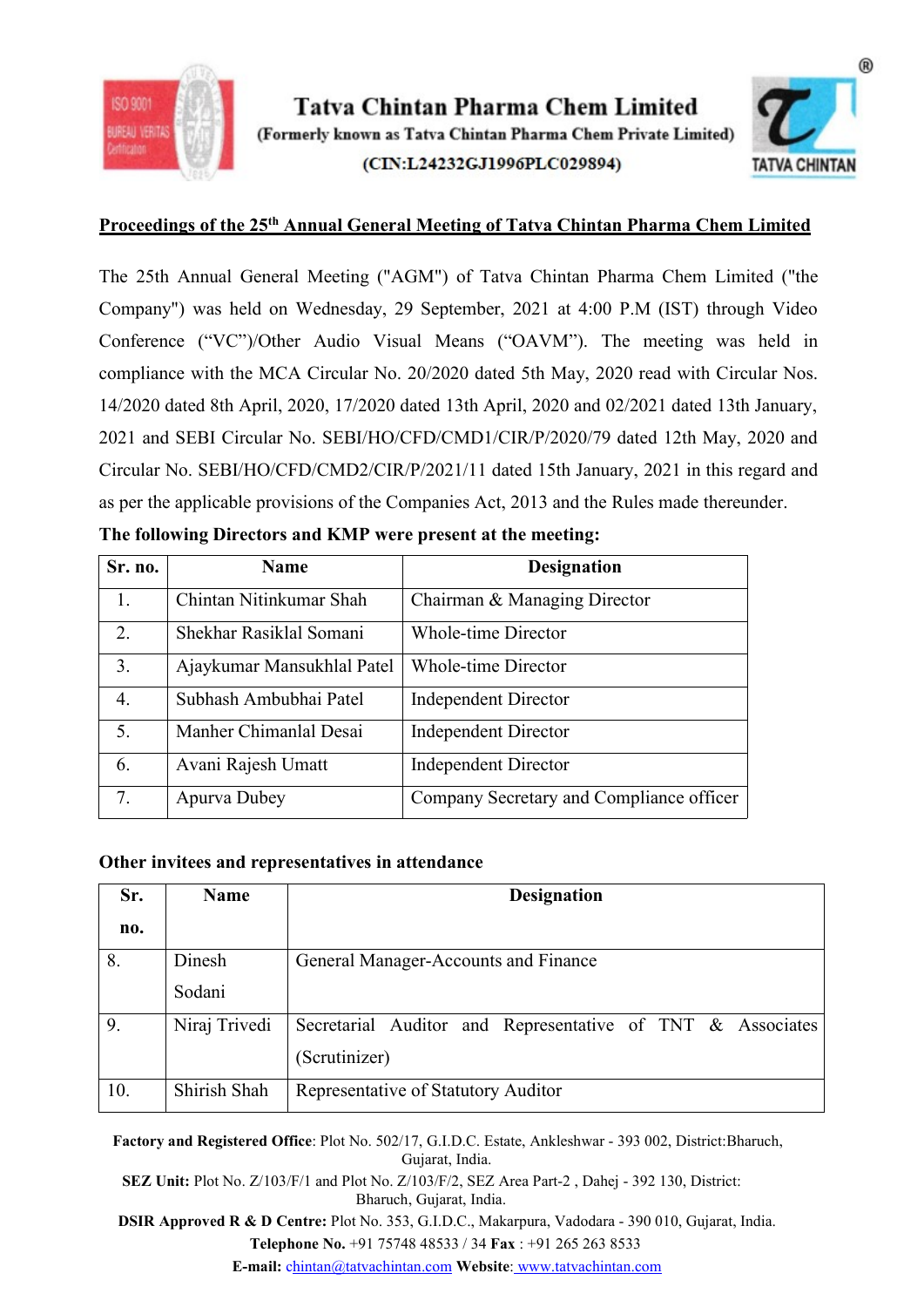

SO 9001<br> **Example 30 Control Control Control Control Control Control Control Control Control (Formerly known as Tatva Chintan Pharma Chem Private Limited<br>
Control Control (CIN:L24232GJ1996PLC029894)<br>
Quorum of the Meeting:** A total of 41 members attended the meeting through VC.<br>
A total of 41 members attended the meeting through VC.<br>
The meeting commenced at 4:00 PM (IST) and concluded at 05:02 PM (IST) (including time<br>
allowed for e- voting Tatva Chintan Pharma Chem Limited<br>
(Formerly known as Tatva Chintan Pharma Chem Private Limited)<br>
(CIN:L24232GJ1996PLC029894)<br>
(CIN:L24232GJ1996PLC029894)<br>
TATVA CHINTAN<br>
Quorum of the Meeting:<br>
A total of 41 members atten **allowed for e- voting at AGM).**<br> **Allowed for e- voting at AGM)**<br> **Allowed for e- voting at AGM).**<br> **Allowed for e- voting at AGM).**<br> **Proceedings of the Meeting:**<br> **Allowed for e- voting at AGM).**<br> **Proceedings of the Me** 



**Example 18 Tatva Chintan Pharma Chem Limited**<br>
(Formerly known as Tatva Chintan Pharma Chem Private Limited)<br>
(CIN:L24232GJ1996PLC029894)<br>
Quorum of the Meeting:<br>
A total of 41 members attended the meeting through VC.<br>
Th Mr. Chintan Shah, Managing Director chairds the meeting. The Chairman extended a warm<br>We can be meeting the meeting ommenced at 4:00 PM (IST) and concluded at 05:02 PM (IST) (including time<br>allowed for e- voting at AGM).<br>T **EXECUTE:**<br>
Welcome to all the members and the metric and other members and other members. A total of 41 members attended the meeting through VC.<br>
The meeting commenced at 4:00 PM (IST) and concluded at 05:02 PM (IST) (inc VECAL THE Chairman the introduced the Board of Directors of the Company that the meeting.<br>
The Chairman confirmed the meeting:<br>
A total of 41 members attended the meeting through VC.<br>
The meeting commenced at 4:00 PM (IST) THEN CRIMINAL CHAIRMAL CHAIRMA CHAIRMA CHAIRMA CHAIRMA CHAIRMA CHAIRMA CHAIRMA CHAIRMA CHAIRMA CHAIRMA CHAIRMA CHAIRMA CHAIRMA CHAIRMA CHAIRMA CHAIRMA CHAIRMA CHAIRMA CHAIRMA CHAIRMA CHAIRMA CHAIRMA CHAIRMA CHAIRMA (CIN:L2 (CIN:L24232GJ1996PLC029894)<br>
(CIN:L24232GJ1996PLC029894)<br>
TATVA CHINTAN<br>
Quorum of the Meeting:<br>
A total of 41 members attended the meeting through VC.<br>
The mecting commenced at 4:00 PM (IST) and concluded at 05:02 PM (IST Quorum of the Meeting:<br>
A total of 41 members attended the meeting through VC.<br>
The meeting commenced at 4:00 PM (IST) and concluded at 05:02 PM (IST) (including time<br>
allowed for c- voting at AGM).<br>
Proceedings of the Mee Quorum of the Mecting:<br>
A total of 41 members attended the meeting through VC.<br>
The mecting commeneed at 4:00 PM (IST) and concluded at 05:02 PM (IST) (including time<br>
allowed for e- voting at AGM).<br>
Proceedings of the Mee A total of 41 members attended the meeting through VC.<br>The meeting commenced at 4:00 PM (IST) and concluded at 05:02 PM (IST) (including time<br>allowed for c- voting at AGM).<br>Proceedings of the Meeting:<br>Mr. Chintan Shah, Man The meeting commenced at 4:00 PM (IST) and concluded at 05:02 PM (IST) (including time<br>allowed for e- voting at AGM).<br> **Proceedings of the Meeting:**<br>
Mr. Chintan Shah, Managing Director chaired the meeting. The Chairman ex allowed for e- voting at AGM).<br> **Proceedings of the Meeting:**<br>
Mr. Chintan Shah, Managing Director chaired the meeting. The Chairman extended a warm<br>
welcome to all the members, auditors and other invitees who have joined **Proceedings of the Meeting:**<br>
Mr. Chintan Shah, Managing Director chaired the meeting. The Chairman extended a warm<br>
welcome to all the members, auditors and other invitees who have joined the meeting through<br>
VC. The Cha **Proceedings of the Meeting:**<br>
Mr. Chintan Shah, Managing Director chaired the meeting. The Chairman extended a warm<br>
welcome to all the members, auditors and other invitees who have joined the meeting through<br>
VC. The Cha Mr. Chintan Shah, Managing Director chaired the meeting. The Chairman extended a warm<br>welcome to all the members, auditors and other invitees who have joined the meeting through<br>VC. The Chairman confirmed the presence of r

welcome to all the members, auditors and other invitees who have joined the meeting through VC. The Chairman confirmed the presence of requisite quorum for the Meeting and called the Meeting to order.<br>The Chairman then int VC. The Chairman confirmed the presence of requisite quorum for the Meeting and called the Meeting to order.<br>The Chairman then introduced the Board of Directors of the Company to the members. All the Directors & Key Manage Mecting to order.<br>The Chairman then introduced the Board of Directors of the Company to the members. All the Directors & Key Managerial Personnel's ("KMP") of the Company had attended the meeting.<br>The Chairman then deliver

ven ine imanetal mgningns for the imanetal year ended 31 Maren 2021.<br>
he Company Secretary thereafter took the Notice of AGM, Statutory Auditors' report,<br>
escending of the Resolutions and Board's Report as read at the AGM

AGM:

ok the Notice of AGM, Statutory Auditors' report,<br>port as read at the AGM and clarified that since all the<br>te through remote e-voting, there will be no proposing<br>at there would be no voting by show of hands.<br>the following ertarial Audit report and Board's Report as read at the AGM and clarified that since all the<br>solutions have been already put to vote through remote e-voting, there will be no proposing<br>l seconding of the Resolutions and th <sup>1</sup>'s Report as read at the AGM and clarified that since all the<br>to vote through remote c-voting, there will be no proposing<br>and that there would be no voting by show of hands.<br>In up the following items of business, as per solutions have been already put to vote through remote e-voting, there will be no proposing<br>d seconding of the Resolutions and that there would be no voting by show of hands.<br>E. Company Secretary has taken up the following Examples and that there would be no voting by show of hands.<br>
Resolutions and that there would be no voting by show of hands.<br>
Etary has taken up the following items of business, as per the Notice of<br>
red **Office**: Plot No E-mail: chintan@tatvachintan.com Website: www.tatvachintan.com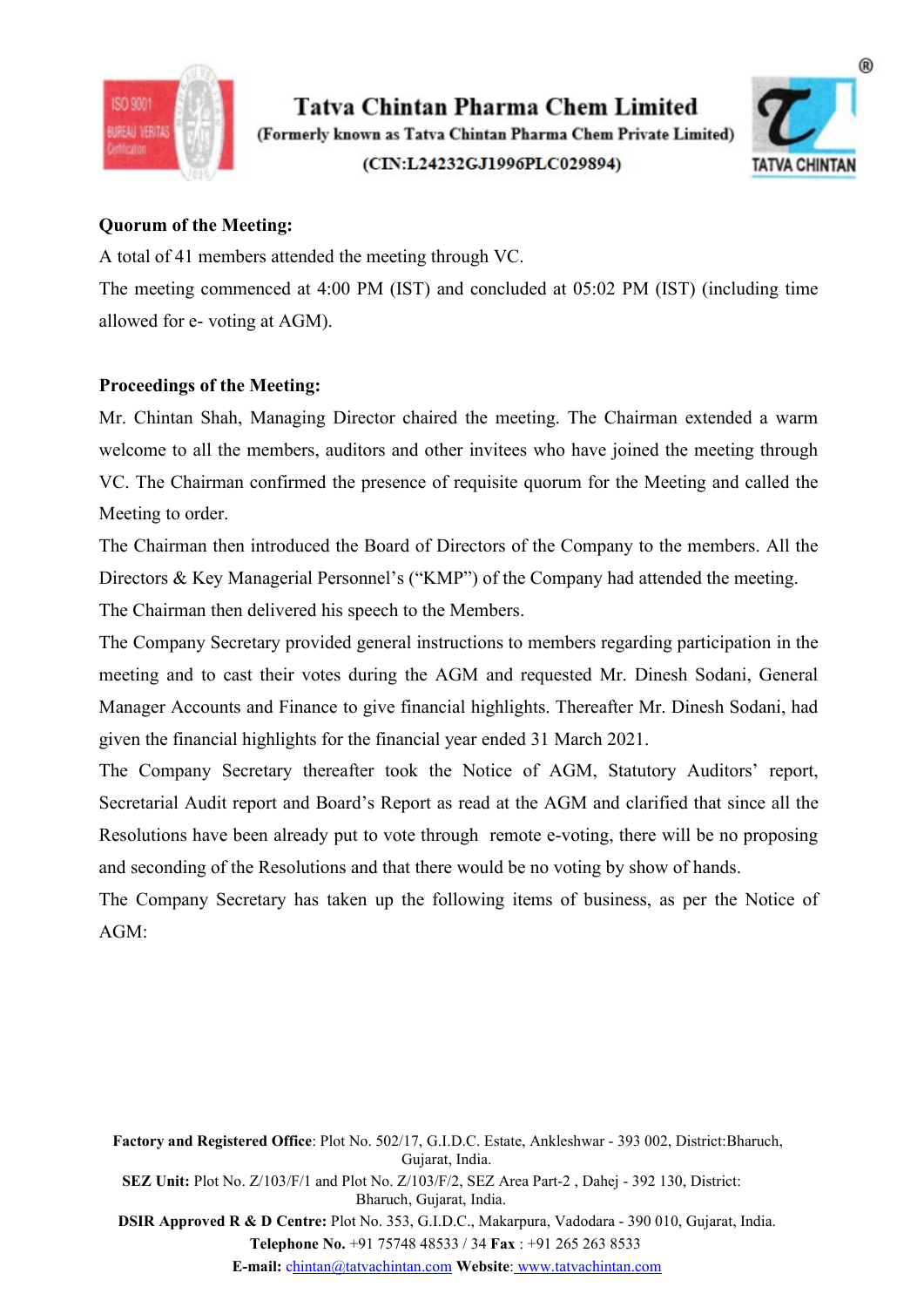



| ISO 9001         | Tatva Chintan Pharma Chem Limited                                                                                                                               |                      |
|------------------|-----------------------------------------------------------------------------------------------------------------------------------------------------------------|----------------------|
| UREAU VERITA     | (Formerly known as Tatva Chintan Pharma Chem Private Limited)                                                                                                   |                      |
|                  | (CIN:L24232GJ1996PLC029894)                                                                                                                                     | <b>TATVA CHINTAN</b> |
| Agenda           | <b>Particulars of the Agenda</b>                                                                                                                                | <b>Resolution</b>    |
| <b>Item Nos.</b> |                                                                                                                                                                 | <b>Required to</b>   |
|                  |                                                                                                                                                                 | pass                 |
|                  | <b>ORDINARY BUSINESS</b>                                                                                                                                        |                      |
| 1.               | To receive, consider and adopt                                                                                                                                  | Ordinary             |
|                  | the Audited Standalone Financial Statements of the<br>a.                                                                                                        |                      |
|                  | Company for the financial year ended on 31 March 2021,                                                                                                          |                      |
|                  | together with the reports of the Board of Director's and                                                                                                        |                      |
|                  | Auditors thereon and<br>The Audited Consolidated Financial Statements of the<br>b.                                                                              |                      |
|                  | Company for the financial year ended on 31 March 2021,                                                                                                          |                      |
|                  | together with the report of Auditors thereon.                                                                                                                   |                      |
| 2.               | To confirm the interim dividend of Rs.5 per equity share of                                                                                                     | Ordinary             |
|                  | Rs.10/- each of the Company and consider the same as final                                                                                                      |                      |
|                  | dividend for the financial year ended on 31 March 2021.                                                                                                         |                      |
| 3.               | To appoint a Director in place of Mr. Chintan Nitinkumar                                                                                                        | Ordinary             |
|                  | Shah (DIN: 00183618) who retires by rotation and being                                                                                                          |                      |
|                  | eligible offers himself for reappointment.                                                                                                                      |                      |
|                  |                                                                                                                                                                 |                      |
|                  | <b>SPECIAL BUSINESS</b>                                                                                                                                         |                      |
| 4.               | Ratification of remuneration payable to the Cost Auditors for                                                                                                   | Ordinary             |
|                  | the Financial Year 2021-22                                                                                                                                      |                      |
| 5.               | To Borrow money in excess of the paid-up share capital and                                                                                                      | Special              |
|                  | free reserves of the Company.                                                                                                                                   |                      |
| 6.               | Authority to create mortgages, charges and hypothecations on                                                                                                    | Special              |
|                  | properties of the Company                                                                                                                                       |                      |
| 7.               | Authorization to invests, give guarantee or providing                                                                                                           | Special              |
|                  | securities or investment made                                                                                                                                   |                      |
|                  |                                                                                                                                                                 |                      |
|                  | Factory and Registered Office: Plot No. 502/17, G.I.D.C. Estate, Ankleshwar - 393 002, District: Bharuch,                                                       |                      |
|                  | Gujarat, India.<br>SEZ Unit: Plot No. Z/103/F/1 and Plot No. Z/103/F/2, SEZ Area Part-2, Dahej - 392 130, District:                                             |                      |
|                  | Bharuch, Gujarat, India.                                                                                                                                        |                      |
|                  | DSIR Approved R & D Centre: Plot No. 353, G.I.D.C., Makarpura, Vadodara - 390 010, Gujarat, India.<br>Telephone No. +91 75748 48533 / 34 Fax : +91 265 263 8533 |                      |
|                  | E-mail: chintan@tatvachintan.com Website: www.tatvachintan.com                                                                                                  |                      |
|                  |                                                                                                                                                                 |                      |